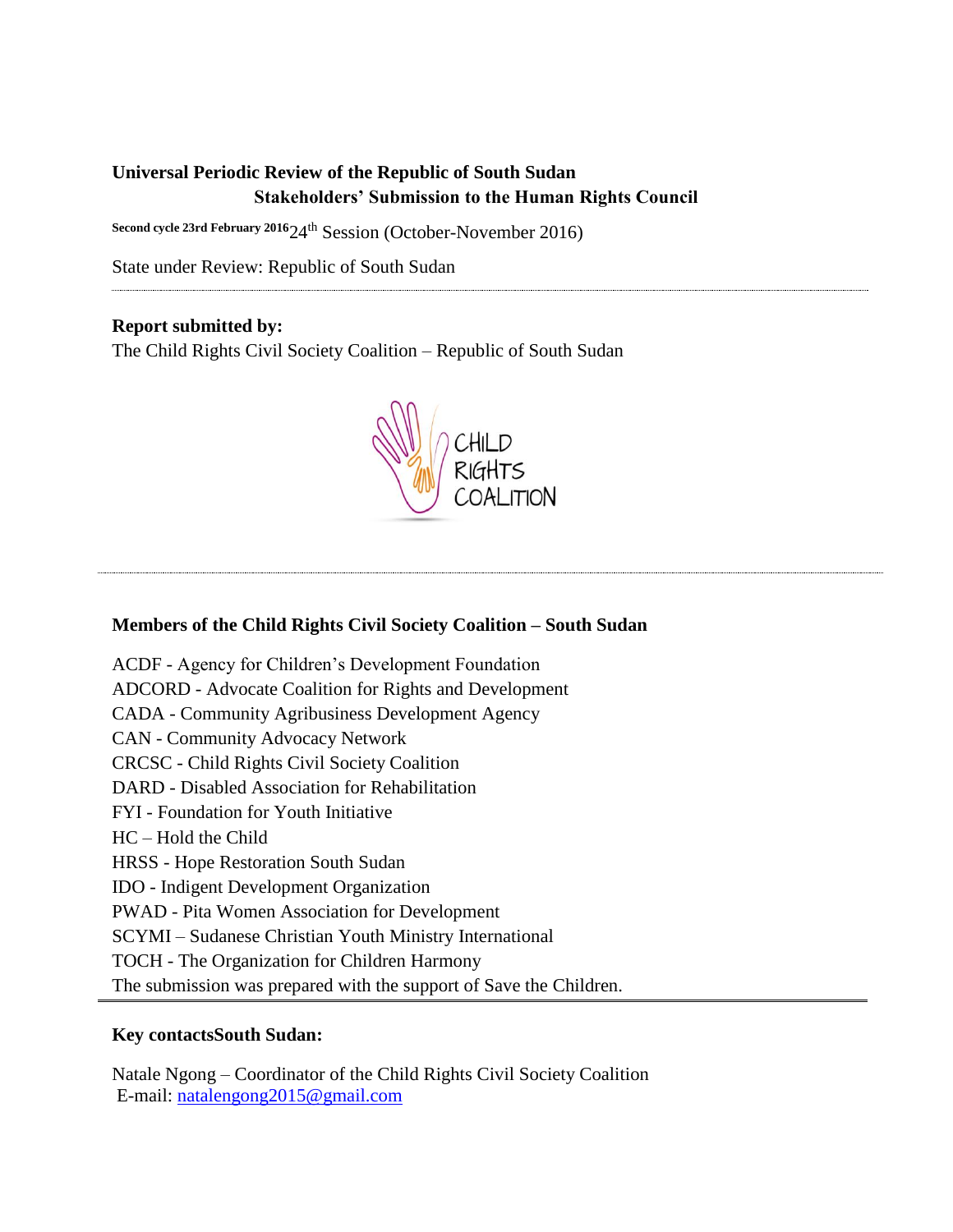# **Introduction to the Report and Methodology**

- 1. This report has been prepared by Child Rights Civil Society Coalition (CRCSC), Agency for Children's Development Foundation (ACDF), Advocate Coalition for Rights and Development (ADCORD), Community Agribusiness Development Agency (CADA) Community Advocacy Network (CAN),), Disabled Association for Rehabilitation (DARD), Foundation for Youth Initiative (FYI), Hold the Child (HC), Hope Restoration South Sudan (HRSS), Indigent Development Organization (IDO),Pita Women Association for Development (PWAD), Sudanese Christian Youth Ministry International (SCYMI), and TOCH - The Organization for Community Harmony with the support of Save the Children. 14 organizations that are involved inthe promotion and protection of child rights in South Sudan participated in the consultation process, sharing experiences from their own work with children and communities as we as research and advocacy activities at the national and international levels. The methodology for the drafting of this report has been participatory and involved consultations with other stakeholders in the country as well as a two-day workshop with 12 members of the Child Rights Civil Society Coalition. Voices of children have been sourced from previous reports where participatory methods have been used, such as "Hear it From The Children"<sup>1</sup>.
- 2. This submission focuses on four key child rights issues:
- I. Legal and Policy Framework
- II. Access to quality social services: health, education and social services
- III. Access to Juvenile Justice and Child Protection
- IV. Children Affected by armed conflict

# **Key Child Rights Concerns**

# **I. Legal and policy framework**

3. South Sudan has ratified a number of international and regional human rights instruments including the United Nations Convention on the Rights of the Child (UNCRC), but it has not ratified the three Optional Protocols to the UNCRC. The South Sudan Legislative Assembly has passed the African Charter on the Rights and Welfare of the Child (ACRWC),yet certain formalities are still outstanding for full

 $\overline{\phantom{a}}$ <sup>1</sup> Hear it from the Children: South Sudan – We want to learn - even during war, Save the Children 2015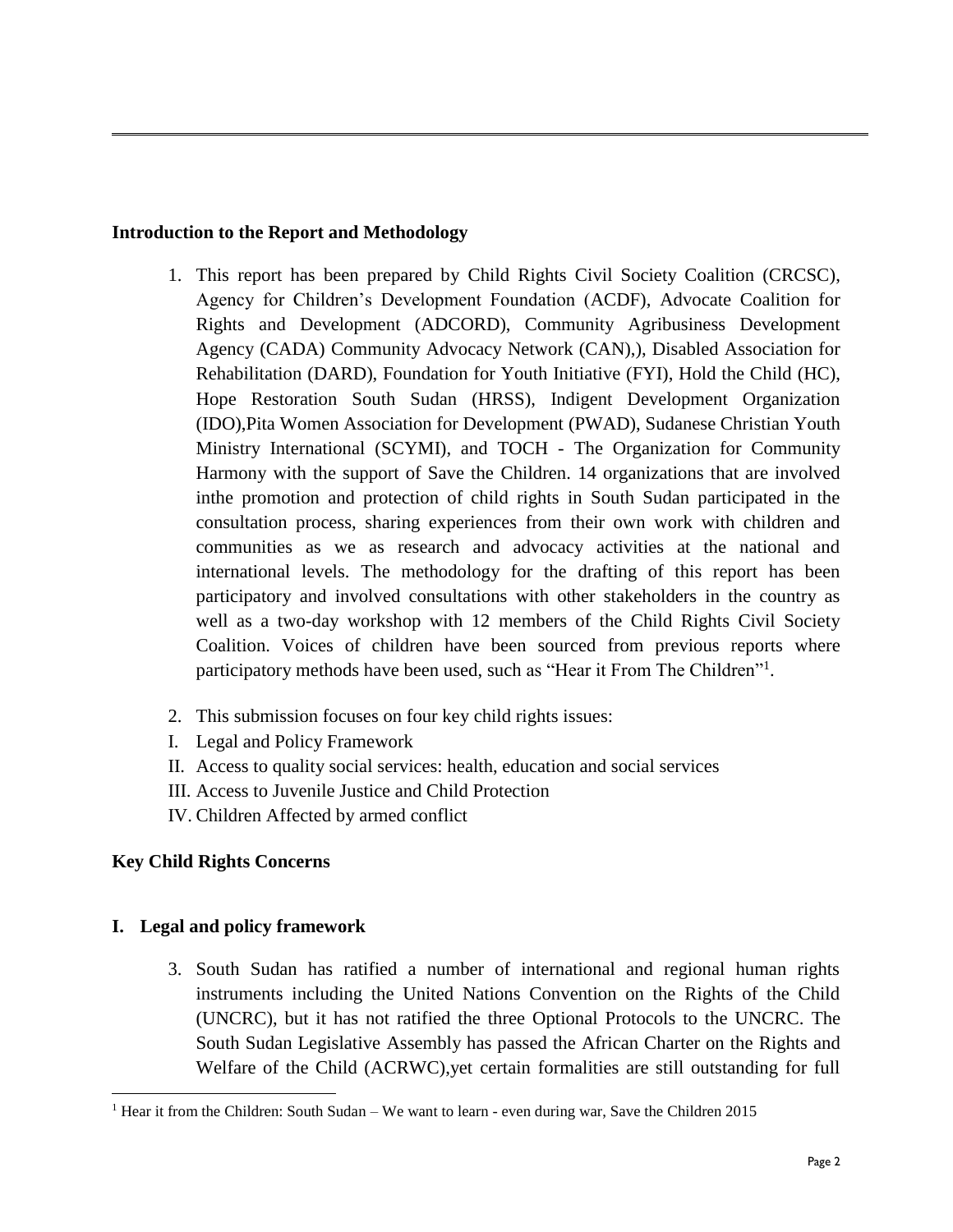ratification. UNCRC provisions were incorporated into national law through the South Sudan Child Act, 2008 and Transitional Constitution of the Republic of South Sudan, 2011.The Ministry of Gender, Child and Social Welfare has developed a National Plan of Action for Children that has not been adopted yet asfurther discussion is required with other arms of the government in order to adopt the plan. The Child Act, 2008, provides a comprehensive legal framework for realizing child rights in line with international law, and sets out the rights and duties of all parties responsible for the care of children. In addition, the Government has developed a new Labor and Employment Bill, which sets out the minimum age for employment, the worst forms of child labor and the terms and conditions under which children over the age of 14 years are exposed to. It has also developed the Policy for Children Without Caregivers. Despite this progress towards building a robust legislative and policy framework for addressing child protection concerns, violence, abuse, exploitation and neglect continue to be a daily reality in the lives of most South Sudanese children.

- 4. The South Sudan Child Act, 2008, includes a provision on the establishment of an Independent Children's Commission with the ability to investigate complaints made by any person on child rights violations and to monitor compliance of the UNCRC. The Independent Children's Commission has not been established yet.
- 5. There is currently no birth registration policy or system in place in South Sudan, the Government issues age assessment certificates instead. This has many implications on the enjoyment of children's rights, including in the establishment of a minimum age for marriage, minimum age for criminal responsibility and access to essential services, including health, education and protection.

#### **Recommendations**

- a) The government of South Sudan should Implement the Child Act, 2008, and other laws protecting the rights of the child, including theLabour Law, Penal Code Act, Rights to Access information Act and the Constitution, including through the adoption of the National Plan of Actionand the allocation of sufficient budgetary resources for itsimplementation by 2017.
- b) The government of South Sudan should ratify the three Optional Protocols to the UNCRC and the African Charter on the Right and Welfare of the Childby 2017.
- c) The government of South Sudan should establish and resource an Independent Children's Commission in line with provisions of the Child Act, 2008, and the Paris Principles by 2018.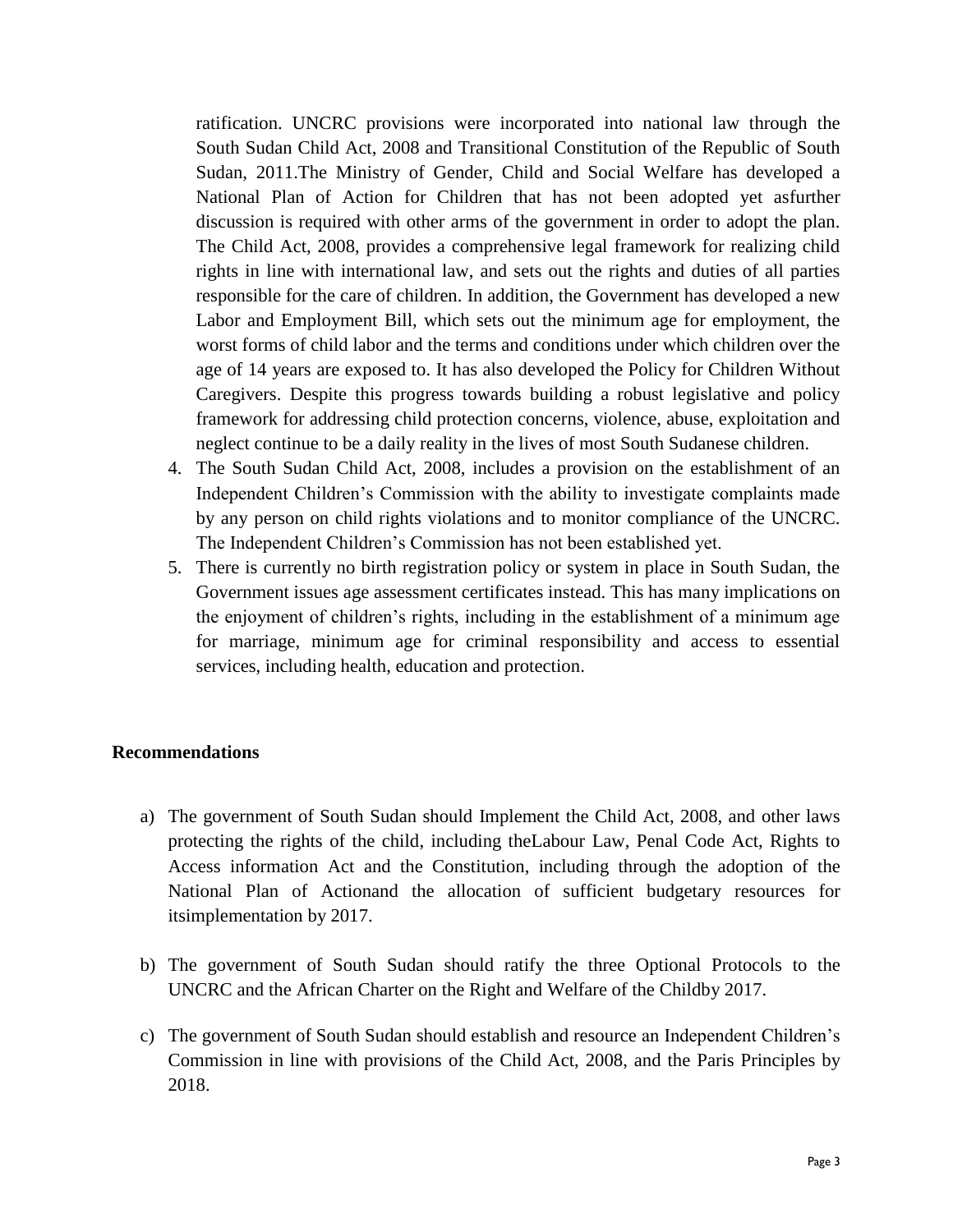d) The government of South Sudan should adopt a comprehensive national birth registration policy and establish a national birth registration system by 2017.

# **II. Access to quality essential services includingeducation, health and social protection services**

- 6. 60% of the population of the Republic of South Sudan has no access to basic primary health care services<sup>2</sup>. Three million children in South Sudan have no access to health services of any kind, and children are highly exposed to a range of preventable diseases and malnutrition<sup>3</sup>. It is estimated that the maternal mortality rate (a key indicator of children's potential for survival and healthy growth) is the highest in the world<sup>4</sup>. The government continues to spend far less than 15% of the budget on health, despite the commitment made under the Abuja Declaration on Health. Instead, Government spending on health has gradually been declining. In 2015-2016, theGovernment allocated only 7% of its total budget to the health sector<sup>5</sup>. Currently about 70% of health services are provided by  $NGOs<sup>6</sup>$ . There is a critical shortage of trained health workers at all levels in the health service system. A recent study conducted by WHO found that the overwhelming majority of the South Sudanese children have been exposed to risk of high infant mortality, malnutrition and HIV&  $Aids<sup>7</sup>$ .
- 7. The Republic of South Sudan's Transitional Constitution, 2011 and the Child Act, 2008, provide for the right to education for all children in the country. In addition, the government passed the Education Act in 2012, which contains an ambitious legal framework for implementing the right to education, including provisions for: early childhood development services; primary, secondary and tertiary education services; an "alternative learning system" (for older children); technical and vocational training and special needs education. The Education Act (2012) specifically identifies how all children have the right to access education regardless of gender, age, religion, clan or disability. The Education Act calls for education to be free and compulsory for all children.
- 8. It is concerning that enrolment rates for (vulnerable groups) of children remains low. There is a considerable gender disparity in enrolment rates with an estimated 81.4%

4 *ibid*

l

<sup>2</sup> UNICEF's Health Household Survey Report 2010

<sup>3</sup> UNICEF's Health Household Survey Report 2010

<sup>5</sup> South Sudan Budget Year Book 2015/2016

 $6$  Child Rights Situation Analysis 2015 – by Save the Children

<sup>7</sup>WHO, July 2014 South Sudan health situation report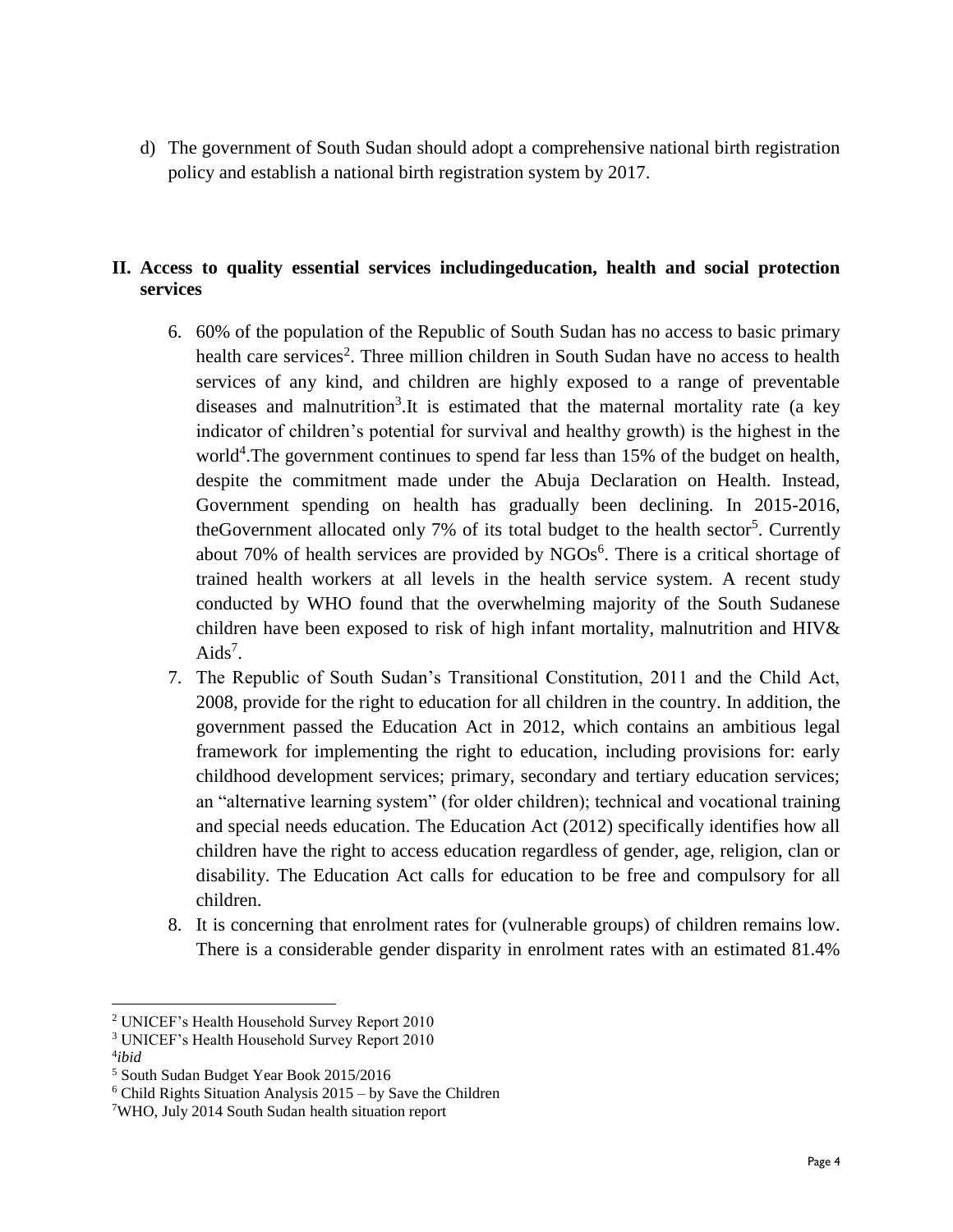of boys enrolling in primary school, compared to only 54.5% of girls<sup>8</sup>. Furthermore, dropout rates remain very high, so that only an estimated 10.3% of children complete primary school, and only 6.2% of girls<sup>9</sup>.

9. Lack of school structures and no access to school in some parts of the country continue to present major barriers in access to education for the majority of South Sudanese children. In addition, parents keep their children at home to take care of the cattle and perform domestic chores. Girls are kept at home to protect their value as economic assets. The quality of education in South Sudan is poor: the majority of primary school teachers in South Sudan have received no relevant training of any sort, and many are illiterate. Moreover, children have reported widespread abuse and mistreatment by their teachers, including a high prevalence of sexual harassment.

## **Voices of Children: Hear It From The Children**

"Government should give full support to girls and boys to complete their education – this is important to me",17 year old girl

"I sometimes feel safer at school than when I'm not", 16 year old boy

"I am not going to school because my mother told me I had to build a tent for the younger children … there are no good things about not going to school", 11 year old girl

#### Recommendation from children

My recommendation is that the government should let children go to school. The government will help our country, South Sudan, by helping the people who are suffering in the market and everywhere. The government should help our parents to pay school fees. The government should provide lots of things for the children in South Sudan e.g. schools, houses, and places where children can play safely.

I request the government to make sure that all children go to school. The government must build lots of schools in South Sudan because we believe that all children have big plans for their future. The government must ensure that we are the future of tomorrow. I want parents or the government to avoid early marriage for children, because when all children get married, who are those who are going to be the future leaders of tomorrow?

Also my recommendation to the government is, send girls to school because the number of girls in every school is low.

 $\overline{\phantom{a}}$ 

<sup>8</sup> *IbidChild Rights Situation Analysis*

*<sup>9</sup> AU Commission of Inquiry on South Sudan*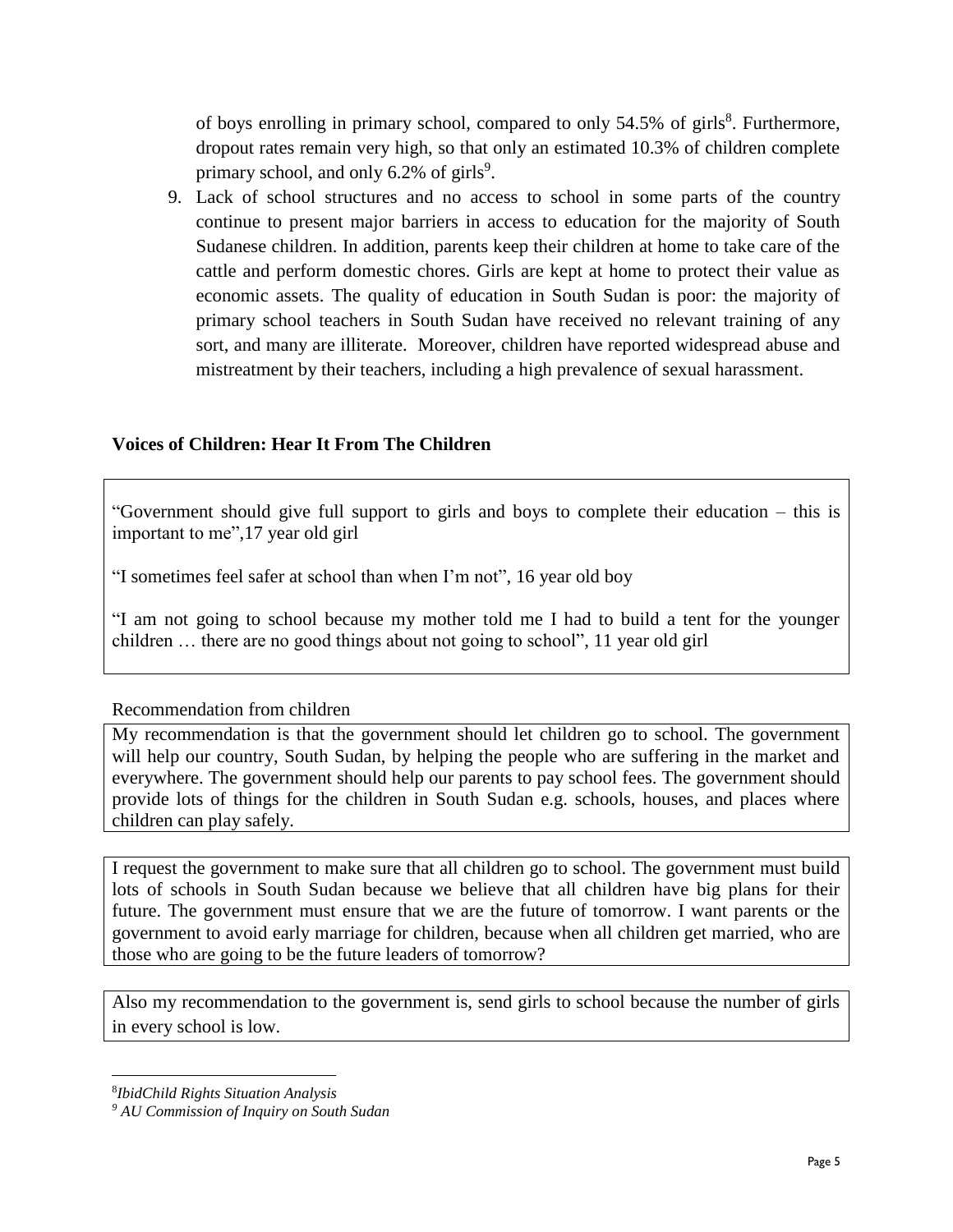## **Recommendations**

- a) The government of South Sudan should increase allocation and spending to 10% of the budget on basic health services (immunization and primary health care) by the year 2018 with the ambition to reach the commitment in the Abuja Declaration to spend 15% of annual budget on health by 2020.
- b) Thenational and local governments should guarantee free and compulsory inclusive quality education for all children without discrimination and increase allocation and spending oneducationbudget to 10% of the annual budget by 2018

## **III.Children in conflict with the law**

10. The Child Act, 2008, contains the legal framework for the establishment of a specialized juvenile justice system, with provisions for diversionary measures, alternatives to detention and the fostering of linkages with social welfare systems. In reality, however, no such system is in place in South Sudan. There is only one specialized court constructed by Save the Children in Rumbek, Lakes state, where a juvenile judge has been appointed to man it. Children of all ages are often arrested and placed in custody on weak, unsubstantiated or illegal grounds and held in detention, together with adults, for long periods of time. In Lakes state for example an estimated 163 boys and 5 girls were imprisoned in the year between 2014 and  $2015.^{10}$ .

#### **Recommendation**

 $\overline{\phantom{a}}$ 

a) The government of South Sudan should replicate the child friendly justice system piloted in Rumbek, Lakes states, to other states and ensure all children's cases are tried in accordance with the Child Act, 2008, the Beijing Rules on Administration of Justice and other best practices pertaining to justice for children.

#### **IV. Violence against children, including childmarriage and harmful traditional practices:**

11. Child marriage is a major threat to realizing children's rights especially girls. Only 35.4% of girls are enrolled at primary school level and a shocking 1.9% at secondary level<sup>11</sup>. It is estimated that 27% of all girls drop out of primary school every year<sup>12</sup>.

<sup>10</sup> Save the Children Justice for Children Report, 2015

<sup>&</sup>lt;sup>11</sup> South Sudan Country Strategic Plan  $2016 - 2018$ /Child Rights Situation Analysis 2015

<sup>&</sup>lt;sup>12</sup> Education Information Management System 2015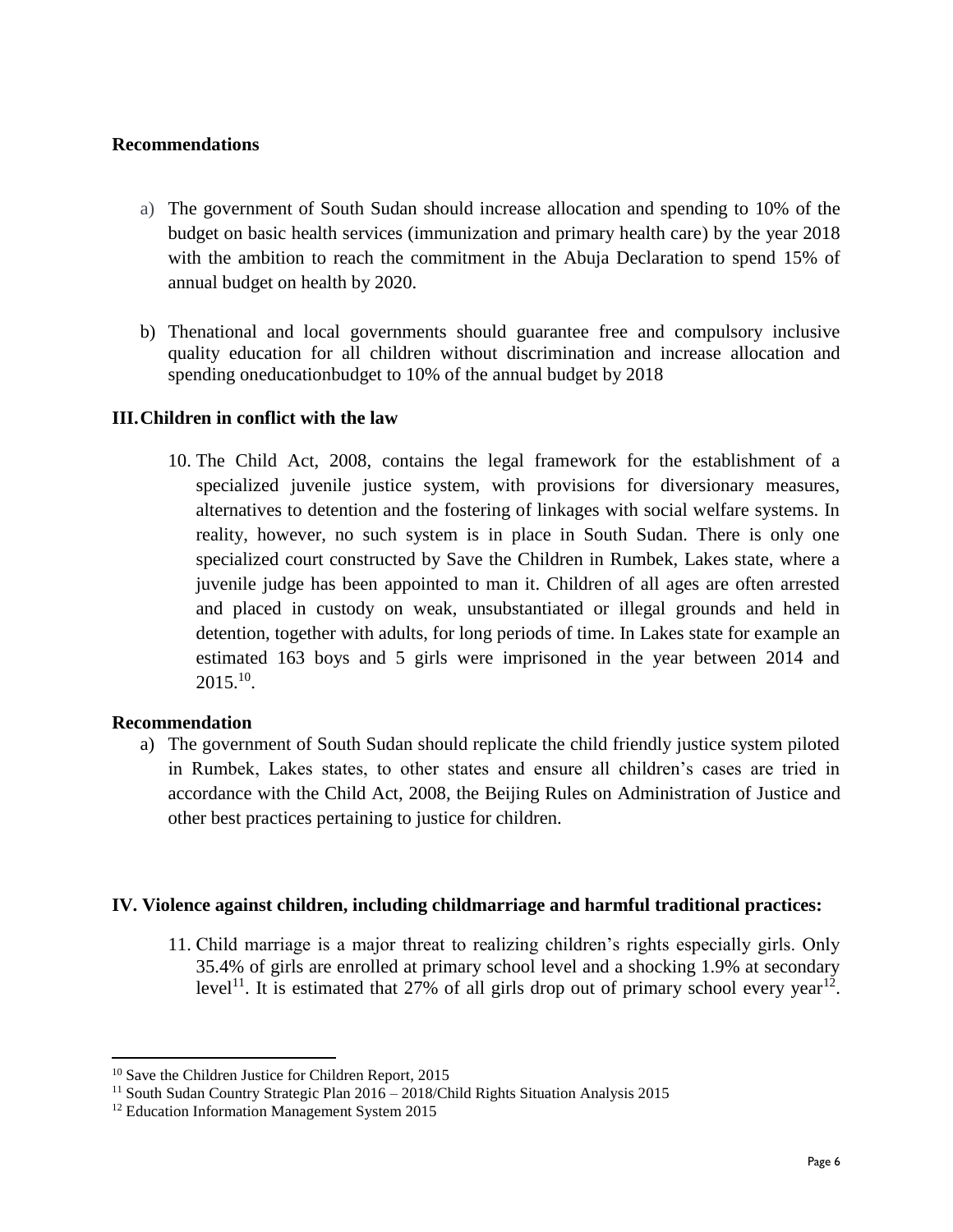Out of 2,424 children reported to have dropped out of school in 2014, 79% were girls<sup>13</sup>. This was largely due to child marriage and armed conflict.

- 12. It is estimated that 52% of girls are married between the age of 15 t0 18<sup>14</sup> .Of all the children that marry early, approximately 30% of them bear children before the age of 18. Sexual violence against women and girls is widespread and underreported. Practices such as corporal punishment, child marriage and girl compensation are socially and culturally accepted in South Sudan.<sup>15</sup>
- 13. There are no laws and policies that define marriageable age. The bridal wealth system in South Sudan imposes strong economic incentives, particularly on poorer households, to arrange marriages of girls at a young age. Parents and caretakersoftenbelieve that they are acting in their daughter's best interests by marrying their daughteroff early. Child marriage is also complicated by customary laws which have taken precedence over statutory laws in some parts of South Sudan.
- 14. Customary marriage rites are linked to the wider problem of sexual abuse in South Sudan. The prevalence of child marriage amongst young girls presents a high risk (both cultural and economic). Such marriages are not reported including incidents of sexual violence and rape which are culturally discussed and sorted out sometimes resulting in perpetrators marring their victims. Many agencies and stakeholders estimate these rates to be significantly higher.
- 15. In the Republic of South Sudan a number of harmful traditional practices still persists in contradiction of the country's legal framework. For example, in some communities, girls are given as compensation for anyone killed. This is not only inhumane but unlawful practice under the Transitional Constitution of the Republic of South Sudan, 2011. Abduction of children is practiced amongst some ethnic groups. Removal of teeth, scarification and corporal punishment as way of discipline are part of the norms of some South Sudanese cultures. A total of 275 children were victims of intertribal abductions in South Sudan and 222 reported to been missing without clear cause of their missing in 2014/2015.<sup>16</sup>

# **Voices of Children: Hear It From The Children**

I hope South Sudan will support our rights in order to prepare us so that we can take up the future leadership. I want to become a leader who will protect children in the country and this will happen only when my rights to education and protection are fulfilled by the government

 $\overline{\phantom{a}}$ <sup>13</sup>*ibid*

<sup>14</sup>*UNICEF State of the World's Children, 2013*

<sup>15</sup> SC-SS Country Strategic Plan (2016-2018)/Child Rights Situation Analysis 2015

<sup>16</sup> http://cpwg.net/starter\_pack/south-sudan-desk-review-march-2014-eng/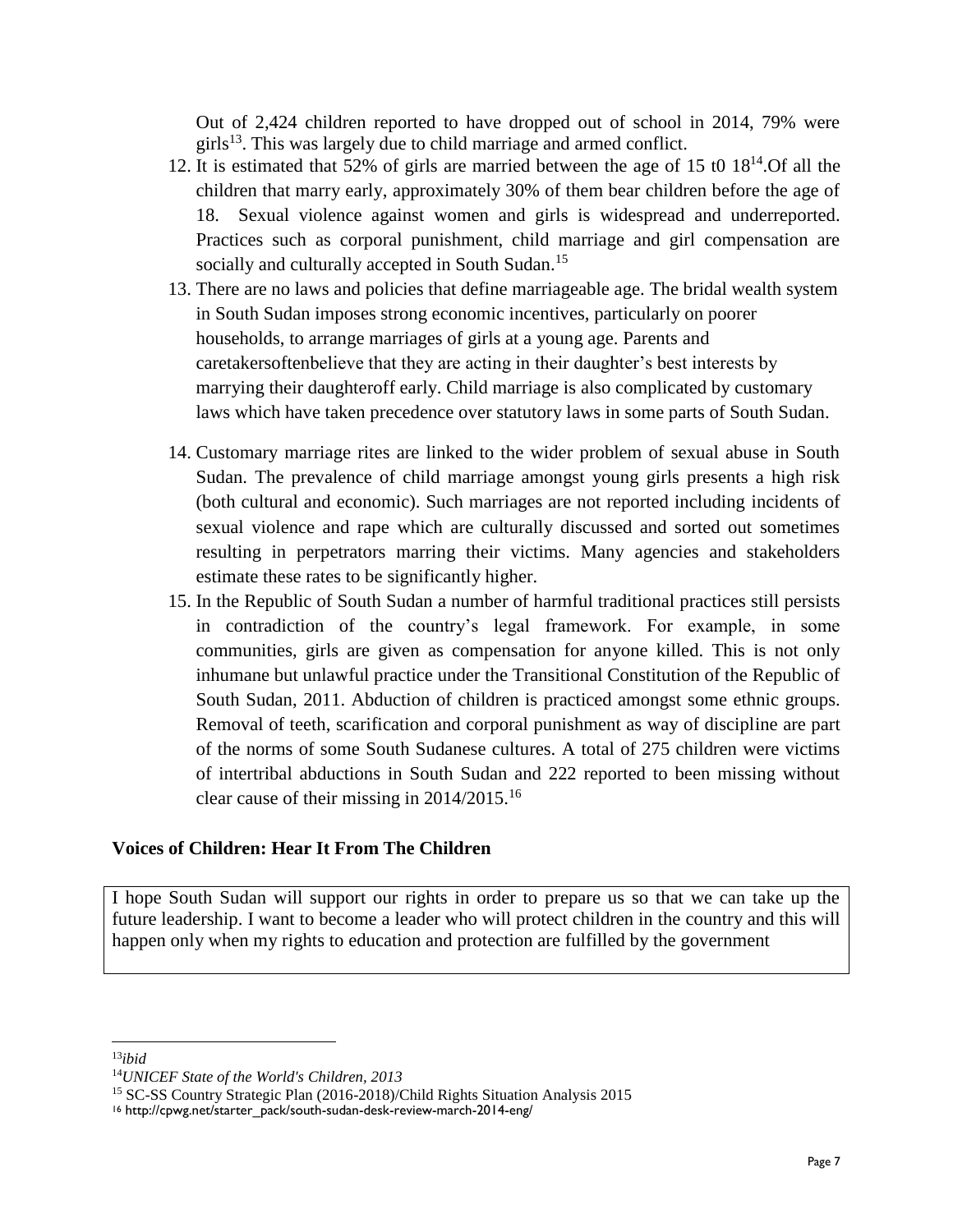#### **Recommendations**

a) The government of South Sudan should take immediate steps to end violence against children, including harmful traditional practices, abduction of children, customary marriage rites in situations of sexual abuse and child marriage, by taking all appropriate policy, legislative and budgetary measures in compliance with the UN CRC by 2017.

## **IV.Children affected by armed conflict**

- 16. The political landscape in the Republic of South Sudan changed dramatically in the wake of heavy fighting that broke out in Juba on 15 December 2013. Although the onset of the conflict was sparked by political issues, an ethnic dimension quickly evolved and had devastating effects for children. There was a large increase in the number of violations in 2014, with a total of 514 verified incidents affecting 16,307 children<sup>17</sup>. Reports of child recruitment by both Government and opposition forces have continued despite repeated commitments by both parties to end the practice<sup>18</sup>. According to the Report of the Secretary-General on Children and Armed Conflict in South Sudan (2014), there has been a marked increase in reports of child recruitment during the period of the conflict compared to the post-independence and pre-conflict periods. The report indicates that several thousand children have been associated with State and non-State armed actors<sup>19</sup>.
- 17. According to UNICEF's report on Children Associated with Armed Forces and Groups (CAAFG), 2015, an estimated 15,000 children, mainly boys, have been reported to be in use, or associated, with armed forces and groups in South Sudan. The report further stipulates that the conflict has further heightened the risk of sexual violence. This has resulted in thousands of children being separated from their families and an estimated 600,000 girls and boys reportedly in need of psychosocial support.
- 18. According to an UNMISS report, the global 'Children, Not Soldiers' campaign against child recruitment was launchedon 29 October 2014, by Government in partnership with the United Nations. Government signed a commitment agreement toward child-soldier-free security forces and took several steps in this regard, including the issuance of punitive orders for child recruitment. Between January and April 2015, Government worked closely with the United Nations in clearing 26

 $\overline{\phantom{a}}$ <sup>17</sup><https://childrenandarmedconflict.un.org/countries/south-sudan/>

<sup>18</sup>*Report of the Secretary-General on children and armed conflict in South Sudan*, 11 December 2014, S/2014/884 (2014), at paras 22-24.

<sup>&</sup>lt;sup>19</sup>Ibid, at para. 22.